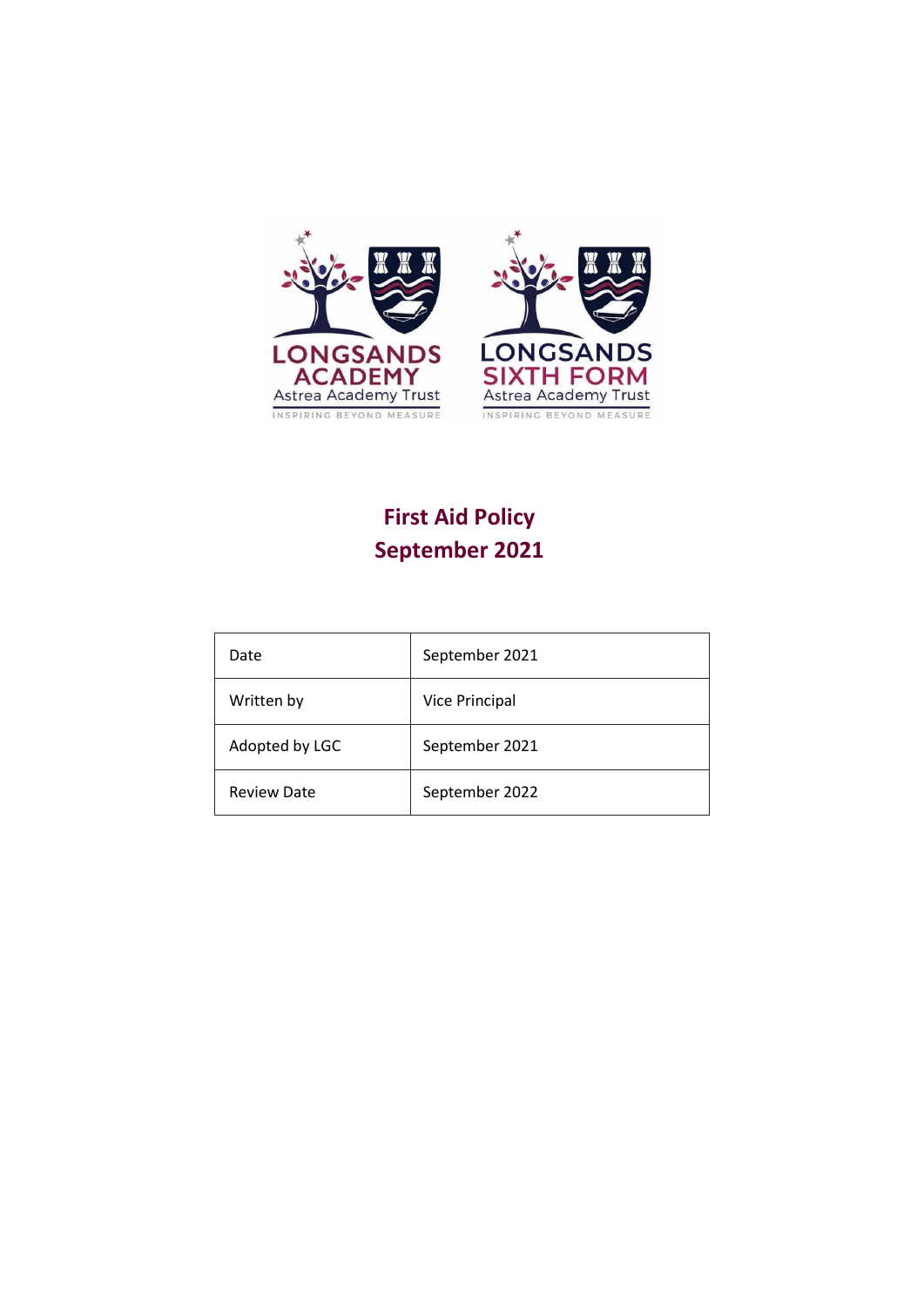## **Health and safety regulations**

The Health and Safety (First Aid) Regulations 1981 require employers to provide adequate numbers of First Aiders, facilities and equipment to enable First Aid to be given to employees who are injured or who fall ill at work. These regulations apply to schools in the same way as all other workplaces. In addition, under the provisions of the Health and Safety at Work etc Act 1974, employers have a duty to ensure, so far as is reasonably practicable, the health and safety of non-employees.

#### **Assessment of First Aid needs**

The 1981 regulations require employers, in order to decide how to meet their obligations, to make an assessment of the First Aid needs appropriate to the circumstances of each workplace. This assessment will then help employers to determine how many First Aiders are needed and what other First Aid facilities and equipment should be provided. The HSE ACoP advises that, when making this assessment of need, employers should consider workplace hazards and risks, the size of the organisation and the nature and distribution of the workforce, the organisation's history of accidents, the needs of travelling, remote and lone workers and access to the site for emergency medical services.

## **Making First Aid procedures known**

It is vital that all Academy staff know who our First Aiders are and how to contact them and that there are agreed procedures in place for dealing with all kinds of emergencies, including those in isolated areas such as playing fields. This forms a part of our Safeguarding and Health and Safety Training which takes place at the beginning of each academic year. First Aid notices are displayed which give the location of First Aid equipment and the location of key First Aiders.

#### **First Aiders in the Academy**

Any member of staff can volunteer to become a First Aider. At Longsands Academy we have a large number of First Aiders, firstly because we operate on a large site with a significant number of students and employees, and secondly because a number of staff, teaching and non-teaching, regularly take students away from the Academy site on trips, visits and sports fixtures.

All of our First Aiders hold a valid Emergency First Aid at Work certificate (1 day course) and our lead First Aider holds the First Aid at Work certificate (3 day course). These certificates are valid for three years and we book training for colleagues when their certification is about to run out. Our site team are trained First Aiders to ensure that there is First Aid coverage before and after the Academy day.

Please see appendix one for a list of current First Aiders.

The main duties of our First Aiders are:

- to give immediate help to casualties with common injuries or illnesses and those arising from specific hazards at the Academy;
- when necessary, ensure that an ambulance or other professional medical help is called.

#### **First Aid Facilities**

We have a First Aid room next to our main Administration Department for students to be treated this has a toilet and hand washing facilities (with hot and cold running water) next door. We also have a further room with a bed where students can lie down if necessary. This room is close to main reception should external medical assistance be required. The main First Aid room has a CCTV camera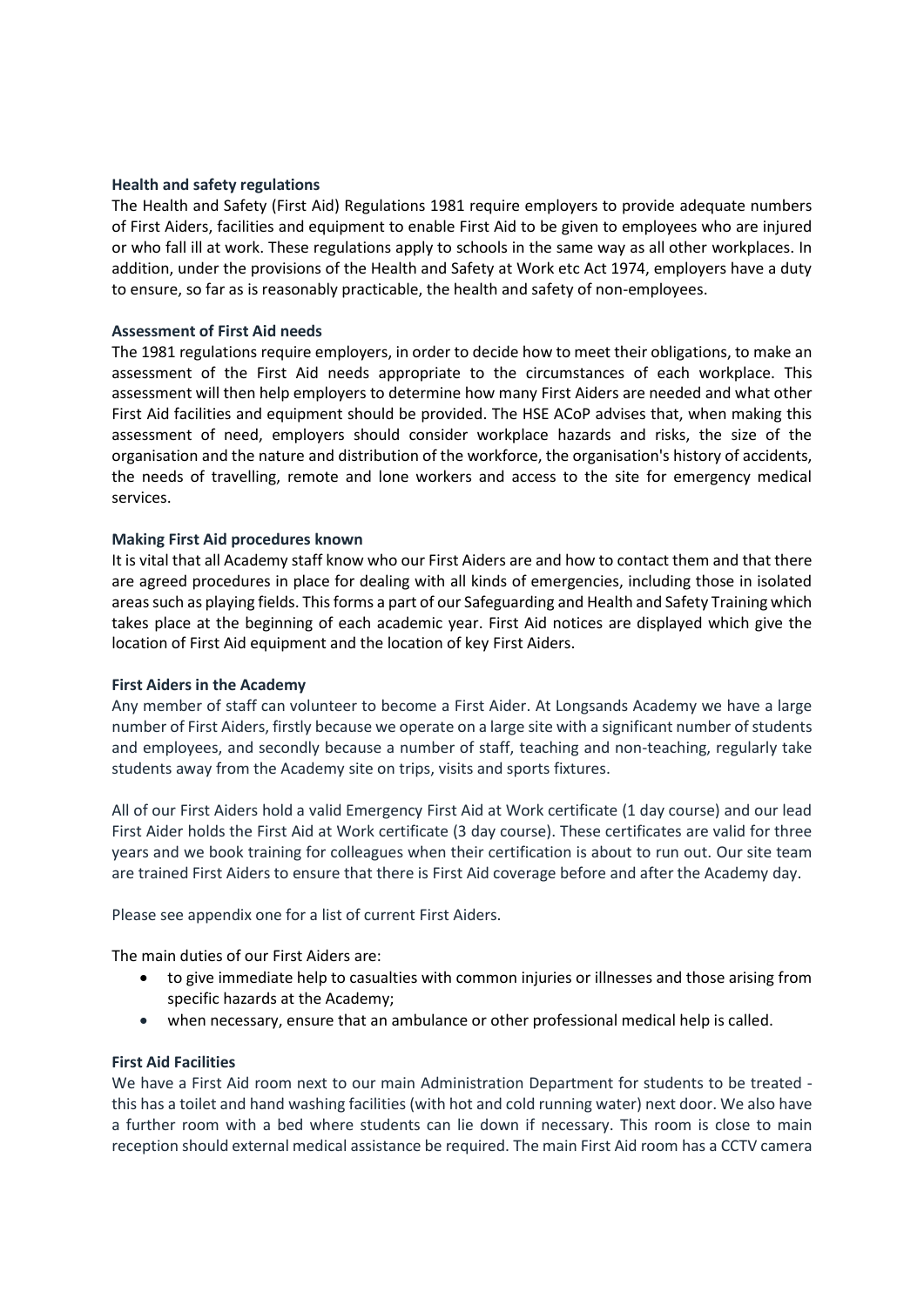installed to ensure that students can be monitored if the First Aider needs to leave the room to call parents/carers.

## **First Aid kits**

First Aid supplies are stored in the First Aid room and a mobile kit is also stored here to enable the First Aider on duty to take supplies out to the location of an accident or injury. In addition there are First Aid kits within the main canteen area, and in the main curriculum teaching areas for Science, Technology and Physical Education. etc) and for off-site activities.

The First Aid and Wellbeing Officer checks the contents of the First Aid kits regularly to ensure that stock is replenished and that any items which have reached their expiry date are disposed of safely. Medicines and tablets are not stored in our First Aid kits.

## **Defibrillator**

Our Defibrillator is available in the main Administration Department should an emergency of this nature occur. Cardiac arrest can affect people of any age and without warning; if that happens, swift action in form of prompt defibrillation can help save a person's life. Staff, who volunteer and include our First Aiders, are trained to use the Defibrillator.

## **Off-site Activities**

Mobile First Aid kits are provided for every Academy visit, in addition to any First Aid kits which may be provided by transport companies. These kits are monitored by the First Aid and Wellbeing Officer and the contents vary depending on the type and length of the visit.

#### **Procedure in case of accident, injury, defects or hazards**

In case of an accident, the following procedures should be followed:

- The injured party should be seen by a qualified First Aider/Appointed Person
- If the injuries cannot be treated at the Academy, arrangements should be made for transportation to hospital. An Ambulance must be called.
- All injuries must be recorded on an accident form by a qualified First Aider.

• If the accident is as a result of an incident on site, all parties involved and any witnesses need to file an incident report.

## **Hygiene / Infection Control**

All staff should take precautions to avoid infection and must follow basic hygiene procedures. Staff will have accessto single-use disposable gloves and hand washing facilities and should take care when dealing with blood or other body fluids and disposing of dressings or equipment. All bodily fluids on the floor will be cleaned up using an absorbent powder, then swept up with a designated dust pan and brush and placed in a secured plastic bag and disposed of appropriately. Bodily fluid spillages on hard surfaces will be cleaned up with paper towels and disposed of in a sealed plastic bag in a yellow hazard bin. The area will be thoroughly disinfected.

#### **Record Keeping**

A record of any First Aid treatment given by First Aiders/appointed persons is made on an accident form (which must be kept for three years) and this information is then entered into SIMS. This includes:

- The date, time and place of incident;
- The name (and class) of the injured or ill person;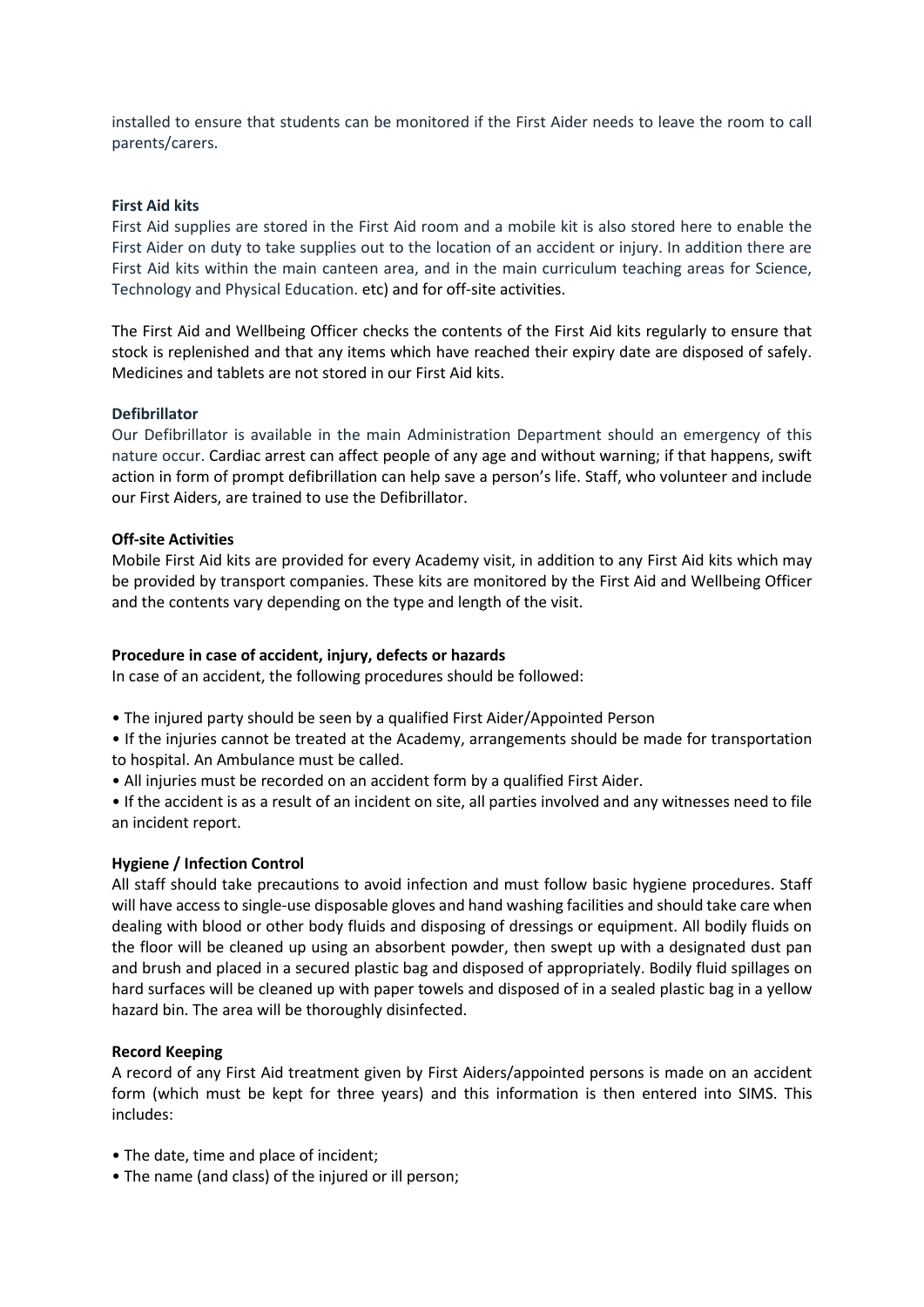- Details of the injury/ illness and what First Aid was given;
- What happened to the person immediately afterwards(for example went home, resumed normal duties, went back to class, went to hospital);
- Name and signature of the First Aider or person dealing with the incident.

Under the Reporting of Injuries, Diseases and Dangerous Occurrences Regulations 1995 (RIDDOR) some accidents must be reported to the HSE. The employer must keep a record of any reportable injury, disease or dangerous occurrence. This must include: the date and method of reporting; the date, time and place of the event; personal details of those involved and a brief description of the nature of the event or disease. Please see the following link for accidents which must be reported to the HSE:

[Incident reporting in schools \(accidents, diseases and dangerous occurrences\) EDIS1 \(hse.gov.uk\)](https://www.hse.gov.uk/pubns/edis1.pdf)

In addition, we are also required to report the following types of incident on the Astrea Athena system via the following link:

Astrea Athena - [My Incident Reports](https://astreaathena.net/incidents)

All accidents, incidents and near misses involving employees

- Any incidents which result in pupils or members of the public requiring further medical treatment (e.g. hospital, GP, Dentist etc.)
- Any incidents which are RIDDOR reportable

As a part of our health and safety policy and annual briefing, all employees are reminded that they are responsible for any defects in the equipment or damage to their classrooms and should report such to the Site Manager. Any damage to the building that could be dangerous should also be reported to the Site Manager immediately.

#### **Special Arrangements**

In some cases children with medical needs may be more at risk than other children. We recognise that we may need to take additional steps to safeguard the health and safety of such children. In a few cases individual procedures may be needed and these will be detailed in an Individual Health Care Plan. The First Aid and Wellbeing Officer and Medical Needs TA are responsible for making sure that all relevant staff know about and are if necessary are trained to provide any additional support these children may require with the support of the Head of Year.

#### **Emergency Situations**

First Aiders are trained to recognise and respond appropriately to the emergency needs of children with chronic medical conditions the most common ones asthma, diabetes, epilepsy and severe allergic reaction. Students with asthma need to have immediate access to their reliever inhalers when they need them. If a student has forgotten their inhaler, we are able to provide an emergency inhaler as agreed by parents/carers on entry to the Academy. Students with conditions such as epilepsy, diabetes and anaphylaxis will have a plan, discussed with the First Aid and Wellbeing Officer in case of emergency. These students will carry their own medication where necessary, unless parents/carers request otherwise and spare medication is also held centrally. If the Academy has to give an injection for anaphylaxis, an ambulance will always be called.

#### **Child Protection**

If any concerns are raised that have safeguarding implications (e.g. unexplained marks or scars), whilst a person is being treated for First Aid, the First Aider must inform the Designated Safeguarding Lead who will then take appropriate action.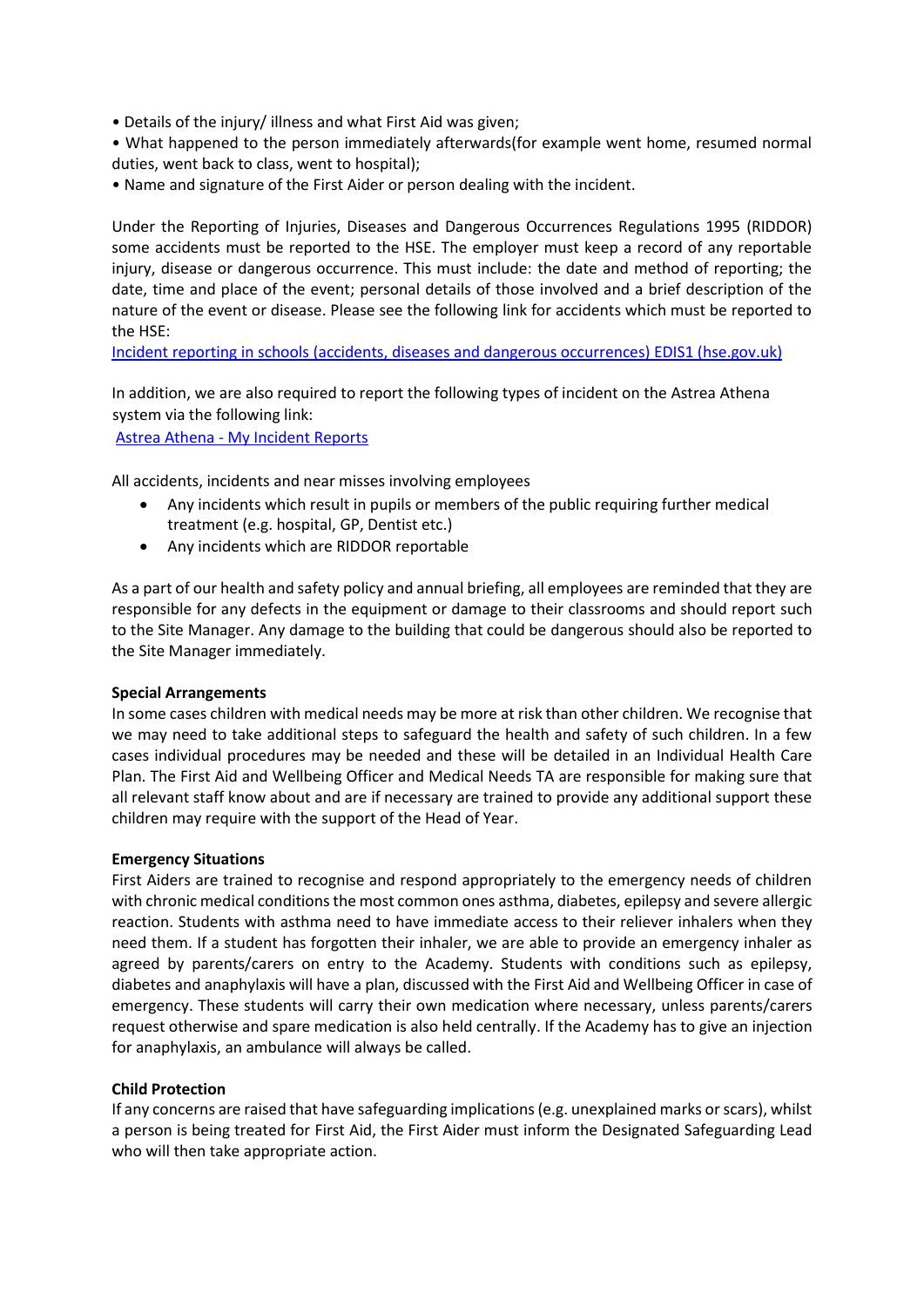## **Physical Contact with Students**

The treatment of students for minor injuries, illness or medical conditions may involve members of staff in physical contact with young people. Any treatment should:

- Not involve more contact than necessary
- Be undertaken by staff who have volunteered to be designated to the task
- Be carried out wherever possible, in front of other children or adults
- Be recorded on an Accident Form and recorded in SIMS
- All parents/carers will be informed if their child has received any treatment at Academy

## **Review of Provision**

The Principal will review this policy and the First Aid provision provided in Academy annually at the start of each academic year to ensure that these remain fit for purpose.

## **Links to other policies**

This policy should be read in conjunction with the Health and Safety Policy and Supporting Students with Medical Conditions Policy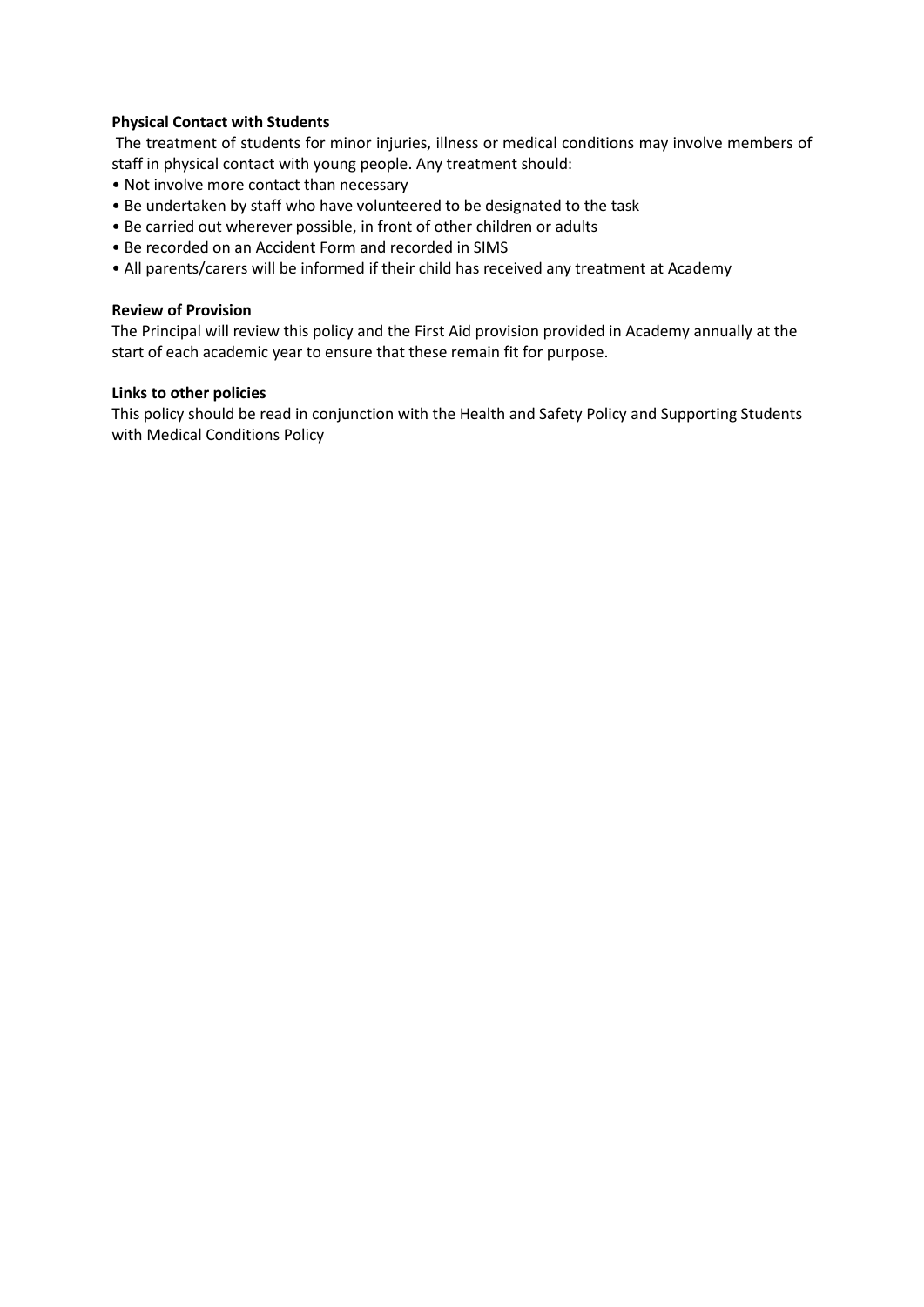## **Appendix 1 First Aid Trained Staff**

| <b>Surname</b> | <b>Forename</b> | Qualification                         | <b>Passed Date</b> | <b>Expiry Date</b> |
|----------------|-----------------|---------------------------------------|--------------------|--------------------|
| Allison        | Michell         | <b>Emergency First Aid</b><br>at Work | December 20        | November 23        |
| <b>Bishop</b>  | Tony            | <b>Emergency First Aid</b><br>at Work | January 19         | December 22        |
| Blocksidge     | Amie            | First Aid at Work                     | October 21         | September 24       |
| Bloodworth     | Jack            | <b>Emergency First Aid</b><br>at Work | January 19         | December 22        |
| Chilton        | Claire          | <b>Emergency First Aid</b><br>at Work | June 19            | May 22             |
| Collingwood    | Tracey          | <b>Emergency First Aid</b><br>at Work | September 21       | August 24          |
| Dickerson      | <b>Brad</b>     | <b>Emergency First Aid</b><br>at Work | September 21       | August 24          |
| French         | <b>Beth</b>     | <b>Emergency First Aid</b><br>at Work | September 21       | August 24          |
| Hills          | Stephanie       | <b>Emergency First Aid</b><br>at Work | September 21       | August 24          |
| Hall           | Lisa            | <b>Emergency First Aid</b><br>at Work | January 19         | December 22        |
| Hansford       | Anna            | <b>Emergency First Aid</b><br>at Work | September 21       | August 24          |
| Hood           | Seb             | <b>Emergency First Aid</b><br>at Work | January 19         | December 22        |
| Kirk           | Donna           | <b>Emergency First Aid</b><br>at Work | June 19            | May 22             |
| Koncewicz      | Chris           | <b>Emergency First Aid</b><br>at Work | June 19            | May 22             |
| Lampett        | James           | <b>Emergency First Aid</b><br>at Work | January 19         | December 22        |
| Little         | Kate            | <b>Emergency First Aid</b><br>at Work | August 20          | July 23            |
| Milne          | Jay             | <b>Emergency First Aid</b><br>at Work | January 19         | December 22        |
| Moore          | Adrian          | First Aid at Work                     | February 19        | January 22         |
| Redmond        | Polly           | <b>Emergency First Aid</b><br>at Work | September 21       | August 24          |
| Saunders       | Kate            | <b>Emergency First Aid</b><br>at Work | January 19         | December 22        |